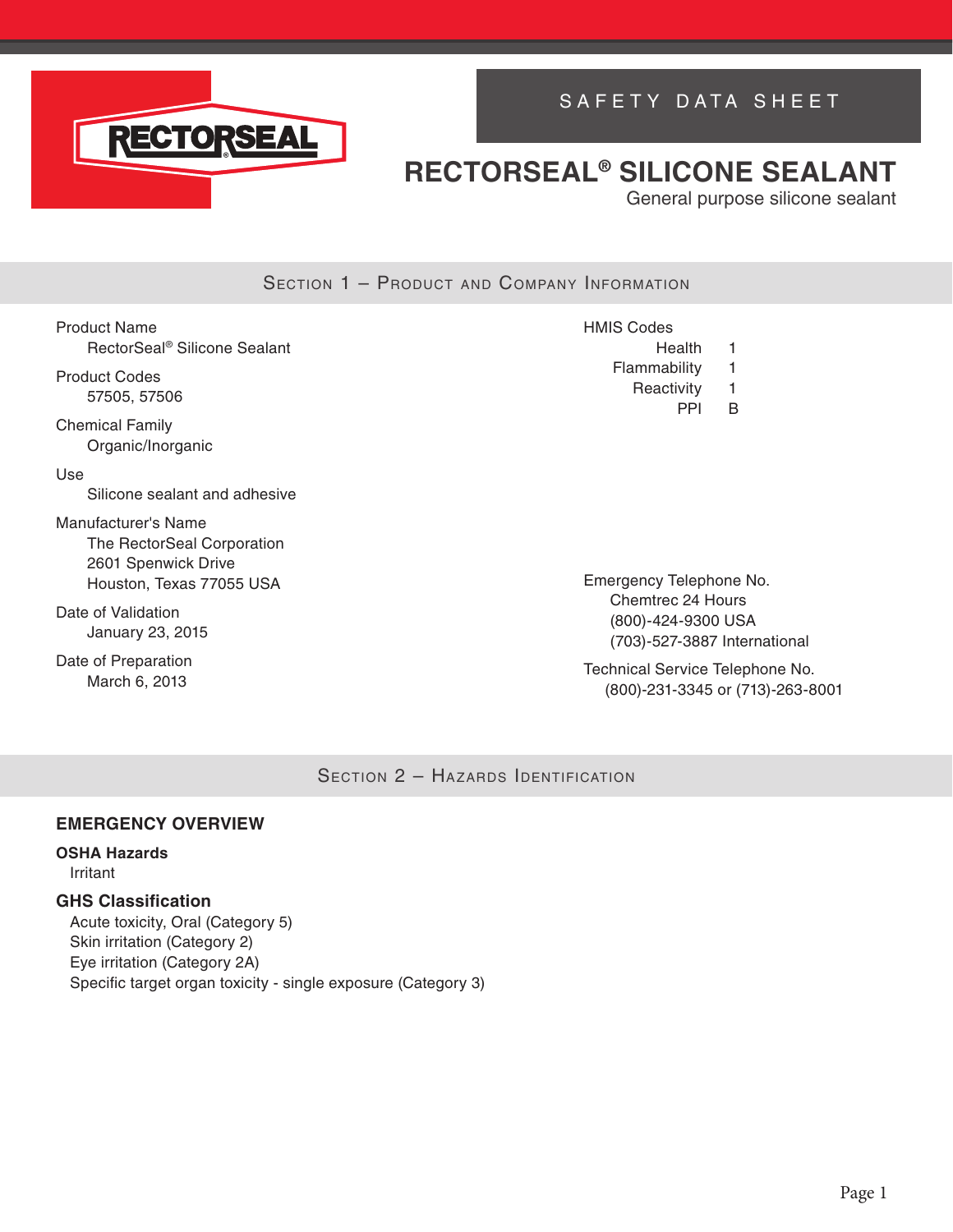### **GHS Label elements, including precautionary statements**



GHS07: Harmful/Irritant Signal Word: **Warning**

Hazard statement(s)

H303 - May be harmful if swallowed.

H315 - Causes skin irritation.

H319 - Causes serious eye irritation.

H335 - May cause respiratory irritation.

#### Precautionary statement(s)

P260 - Do not breathe dust/ fume/ gas/ mist/ vapors/ spray.

P264 - Wash hands thoroughly after handling.

P280 - Wear protective gloves/ protective clothing.

P301 + P310 - IF SWALLOWED: Immediately call a POISON CENTER or doctor/ physician.

P305 + P351 + P338 - IF IN EYES: Rinse cautiously with water for several minutes. Remove contact lenses, if present and easy to do. Continue rinsing.

P307 + P311 - IF exposed: Call a POISON CENTER or doctor/ physician.

### **Summary Of Acute Hazards**

 Vapor evolved during product curing may be irritating to nose and throat. Eye contact may cause intense irritation and injury. May cause skin irritation.

### **Route Of Exposure, Signs And Symptoms**

INHALATION

Irritation to respiratory system from vapor evolved during product curing.

#### EYE CONTACT

Contact may cause intense irritation and injury.

SKIN CONTACT

May cause skin irritation.

INGESTION

May cause gastrointestinal distress.

#### SUMMARY OF CHRONIC HAZARDS

Repeated contact may cause dermatitis, eye irritation, or bronchitis.

## MEDICAL CONDITIONS AGGRAVATED BY EXPOSURE

Individuals with pre-existing or chronic diseases of the eyes, skin, respiratory system, cardiovascular system, gastrointestinal system, liver, or kidneys may have increased susceptibility to excessive exposure.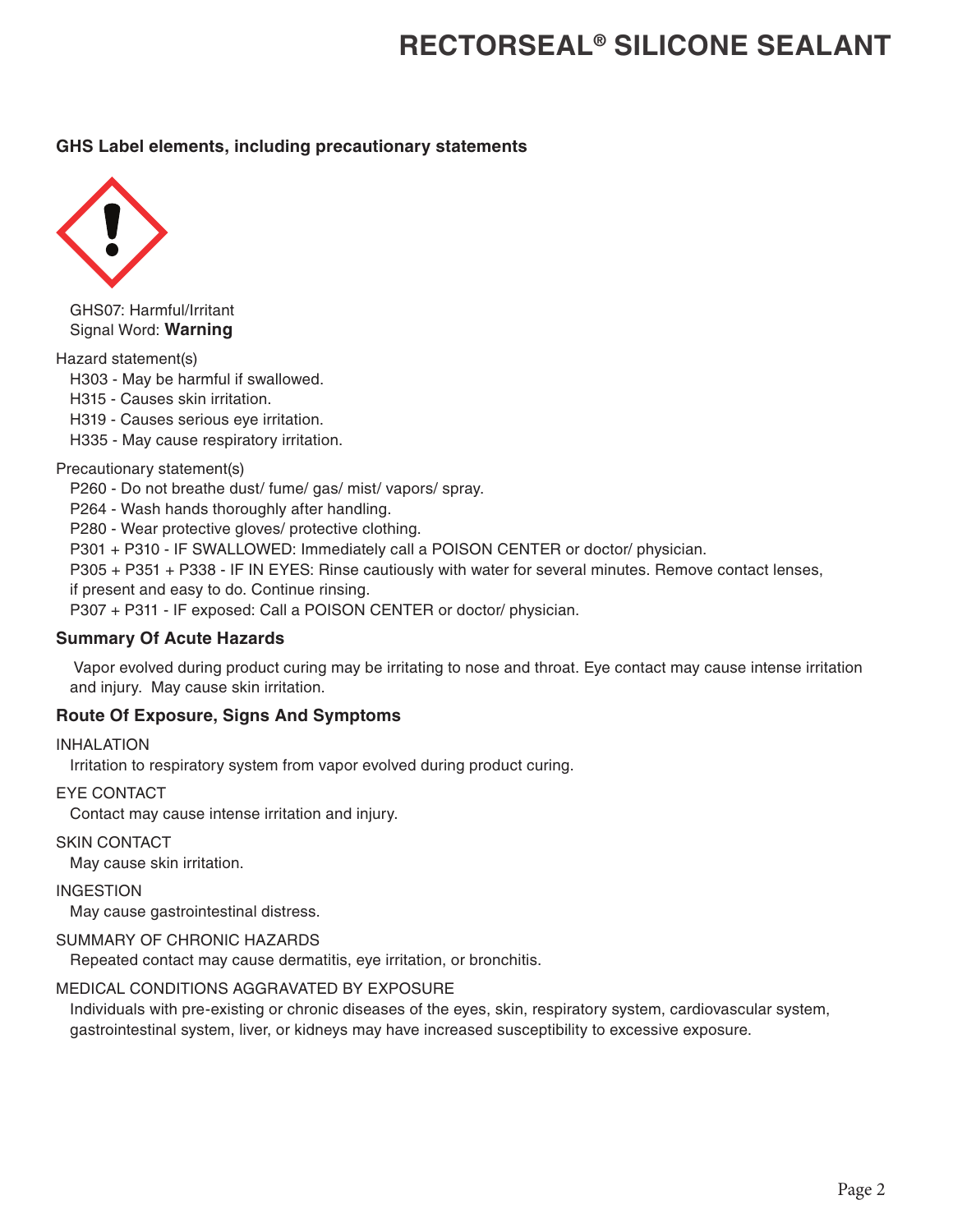| Ingredient:           | Methyltriacetoxysilane       |
|-----------------------|------------------------------|
| Percentage by weight: | $1-5$                        |
| CAS Number:           | 4253-34-3                    |
| FC#                   | 224-221-9                    |
| Ingredient:           | Ethyltriacetoxysilane        |
| Percentage by weight: | $1-5$                        |
| CAS Number:           | 17689-77-9                   |
| FC#·                  | N/D                          |
| Ingredient:           | Silica                       |
| Percentage by weight: | $10 - 30$                    |
| CAS Number:           | 7631-86-9                    |
| FC#·                  | 262-373-8                    |
| Ingredient:           | Octamethylcyclotetrasiloxane |
| Percentage by weight: | $0.1 - 1$                    |
| CAS Number:           | 556-67-2                     |
| EC#:                  | 209-136-7                    |

## SECTION 3 - COMPOSITION/INFORMATION ON INGREDIENTS

# Section 4 – First Aid Measures

| If inhaled:   | If overcome by exposure, remove victim to fresh air immediately. Give oxygen or artificial<br>respiration as needed. Obtain emergency medical attention. Prompt action is essential. |
|---------------|--------------------------------------------------------------------------------------------------------------------------------------------------------------------------------------|
| If on skin:   | Wash with soap and water. Remove contaminated clothing. If irritation occurs, seek<br>medical attention.                                                                             |
| If in eyes:   | Immediately flush with large amounts of water for at least 15 minutes. Get prompt<br>medical attention.                                                                              |
| If swallowed: | If swallowed, call a physician immediately. Only induce vomiting at the instruction of<br>a physician. Never give anything by mouth to an unconscious person.                        |
|               |                                                                                                                                                                                      |

Section 5 – Fire Fighting Measures

### **Extinguishing Media**

Foam, dry chemical, carbon dioxide or water fog.

**Special Fire Fighting Procedures:** Wear self-contained breathing apparatus (SCBA) and other protective clothing. Hazardous decomposition products possible (see Section 10).

### **Unusual Fire And Explosion Hazards:** None.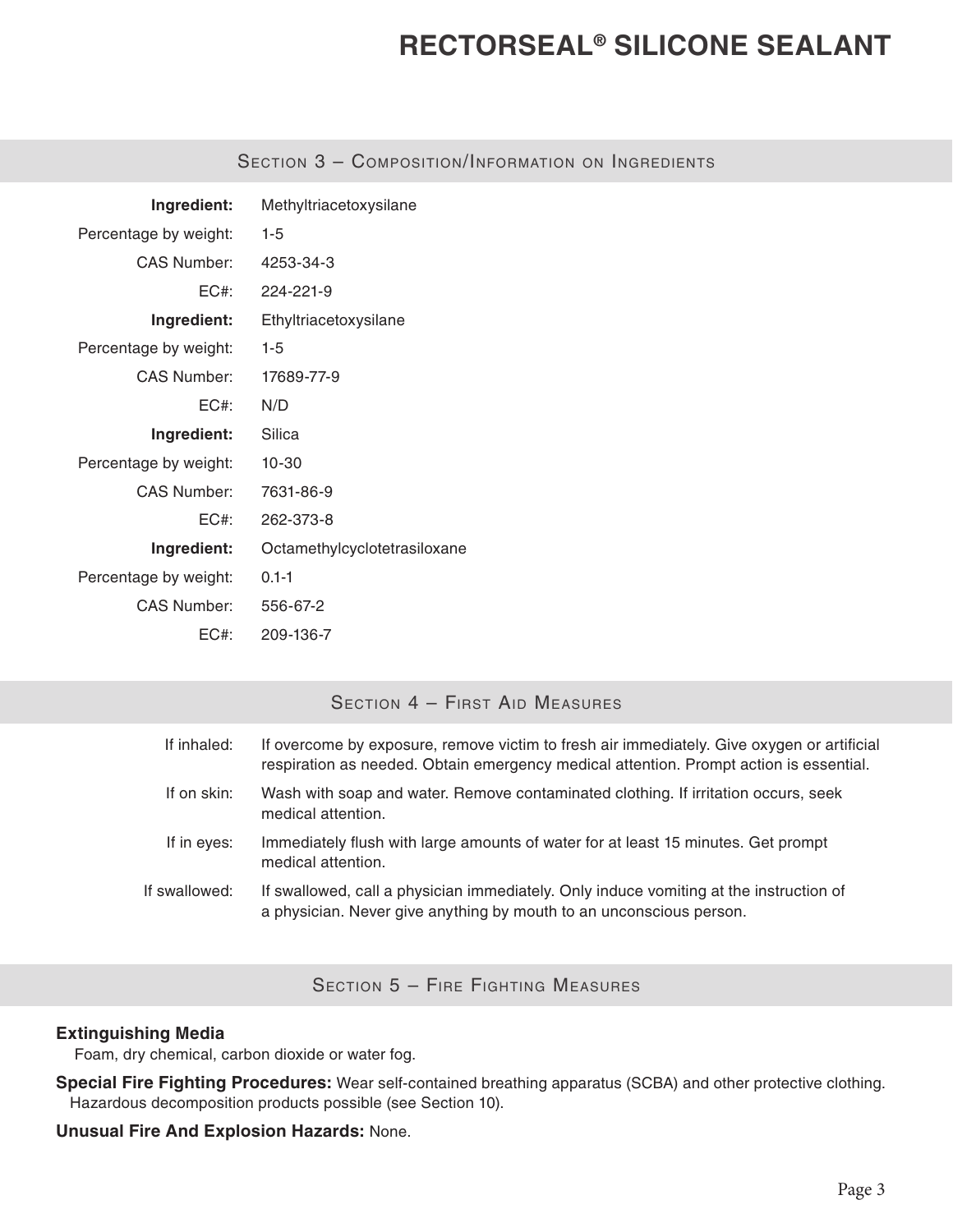### Section 6 – Accidental Release Measures

**Steps To Be Taken In Case Material Is Released Or Spilled:** Scrape up spills to prevent footing hazard. Avoid flushing into sewers, drains, waterways and soil. Wear protective clothing during clean up.

SECTION 7 - HANDLING AND STORAGE

**Precautions To Be Taken In Handling And Storing:** Store in cool place. Keep container closed and upright when not in use.

**Other Precautions:** Provide adequate ventilation during use to keep ambient air acetic vapor concentration below TLV or use respirator protection.

**Comment:** When heated to temperatures above 302°F (150°C) in the presence of air, product can form formaldehyde vapors. **Formaldehyde is a potential cancer hazard**; a known skin and respiratory sensitizer; and an irritant to the eyes, nose, throat, skin, and digestive system. Safe handling conditions may be maintained by keeping vapor concentrations within the OSHA Permissible exposure limit for formaldehyde. Avoid prolonged or repeated contact with skin or clothing. Empty containers may contain residues; treat as if full and observe all products precautions. Do not reuse empty containers.

KEEP OUT OF REACH OF CHILDREN.

|                              |               | <b>SECTION 8 - EXPOSURE CONTROLS/PERSONAL PROTECTION</b> |
|------------------------------|---------------|----------------------------------------------------------|
| Ingredient                   | Units         |                                                          |
| Methyltriacetoxysilane       |               |                                                          |
| <b>ACGIH TLV:</b>            | 10 ppm        |                                                          |
| OSHA PEL:                    | 10 ppm        |                                                          |
| Ethyltriacetoxysilane        |               |                                                          |
| <b>ACGIH TLV:</b>            | 10 ppm        |                                                          |
| OSHA PEL:                    | 10 ppm        |                                                          |
| <b>Silica</b>                |               |                                                          |
| <b>ACGIH TLV:</b>            | $10$ mg/m $3$ |                                                          |
| OSHA PEL:                    | $6$ mg/m $3$  |                                                          |
| Octamethylcyclotetrasiloxane |               |                                                          |
| <b>ACGIH TLV:</b>            | N/D           |                                                          |
| OSHA PEL:                    | N/D           |                                                          |

COMMENT: TVL for acetoxysilane based on acetic acid formed during curing on exposure to water, moisture, or humid air. Observe limits for acetic acid, formed during curing on exposure to water or humid air. OSHA PEL: TWA 10 ppm. ACGIH TLV: TWA 10 ppm, STEL 15 ppm.

**Respiratory Protection (Specify Type):** In confined, poorly ventilated areas, use NIOSH/MSHA approved air purifying or supplied air respirators until vapors from cured product have dissipated.

**Ventilation − Local Exhaust:** Maintain air flow during application.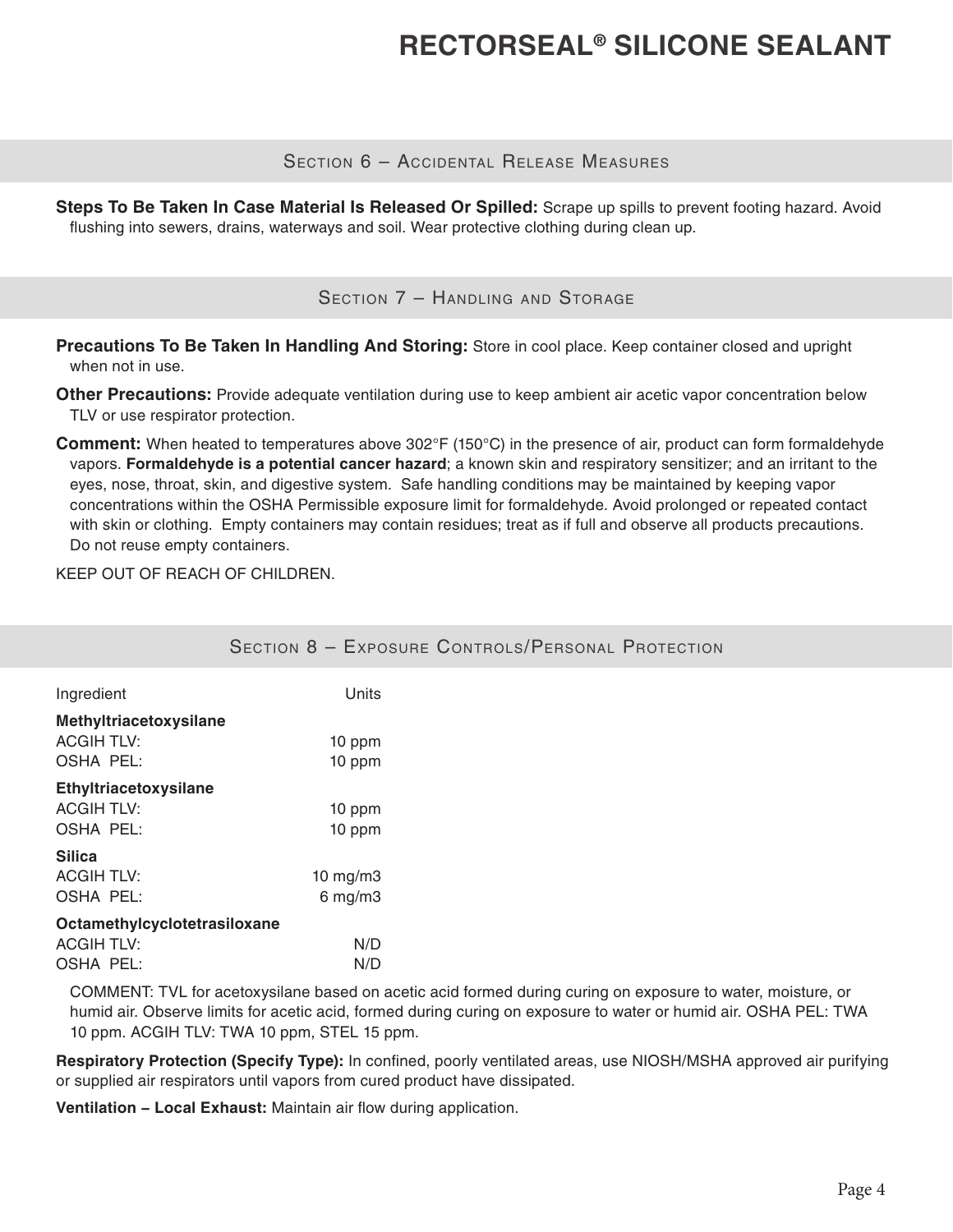**Special:** N/A

**Mechanical (General):** Acceptable

**Other:** N/A

**Protective Gloves:** Coveralls recommended.

**Eye Protection:** Safety glasses (ANSI Z-87.1 or equivalent)

**Other Protective Clothing Or Equipment:** Coveralls recommended.

**Work/Hygienic Practices:** Where use can result in skin contact, wash exposed areas thoroughly before eating, drinking, smoking, or leaving work area. Launder contaminated clothing before reuse.

## Section 9 – Physical and Chemical Properties

| Boiling point:<br>Specific gravity $(H20 = 1)$ :                                | 212°F (100°C) @ 760 mmHg<br>1.03 |
|---------------------------------------------------------------------------------|----------------------------------|
| Vapor pressure (mmHg):                                                          | $< 5$ mmHg                       |
| Melting point:                                                                  | N/A                              |
| Vapor Density (Air = 1):                                                        | N/A                              |
| Evaporation rate (Ethyl Acetate = 1):                                           | N/A                              |
| Appearance/Odor:                                                                | Paste/Acetic acid vinegar odor   |
| Solubility in water:                                                            | Insoluble                        |
| Volatile Organic Compounds (VOC) Content<br>(theoretical percentage by weight): | $32$ g/L                         |
| Flash point:                                                                    | None                             |
| Lower explosion limit:                                                          | N/D                              |
| Upper explosion limit:                                                          | N/D                              |

SECTION 10 - STABILITY AND REACTIVITY

**Stability:** Stable

**Conditions To Avoid:** Exposure to air or moisture until ready to use.

**Incompatibility (Materials To Avoid):** Oxidizing material can cause a reaction. Air or moisture causes curing and acetic acid vapor forms.

**Hazardous Decomposition Products:** Silicone dioxide, carbon dioxide, and traces on incompletely burned carbon products, including formaldehyde.

**Hazardous Polymerization:** Will not occur.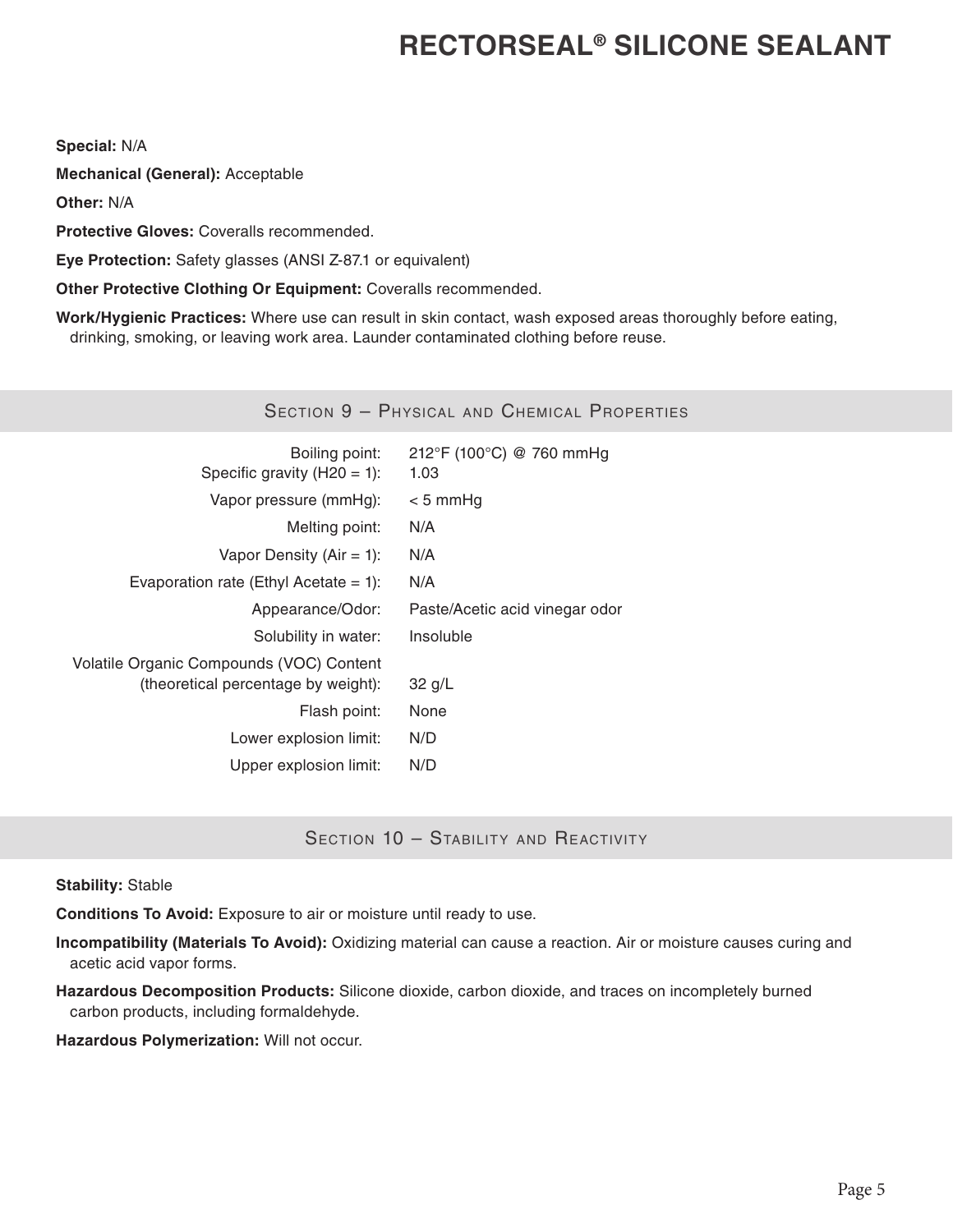# SECTION 11 - TOXICOLOGY INFORMATION

### **Chronic Health Hazards**

No ingredient in this product is an IARC, NTP or OSHA Lister carcinogen.

Toxicology Data

Ingredient Name

#### **Methyltriacetoxysilane**

| Oral-Rat LD50:       | 2060 mg/kg |
|----------------------|------------|
| Inhalation-Rat LC50: | N/D        |

### **Ethyltriacetoxysilane**

| Oral-Rat LD50:       | N/D |
|----------------------|-----|
| Inhalation-Rat LC50: | N/D |
| <b>Silica</b>        |     |
| Oral-Rat LD50:       | N/D |
|                      |     |
| Inhalation-Rat LC50: | N/D |

### **Octamethylcyclotetrasiloxane**

| Oral-Rat LD50:       | N/D |
|----------------------|-----|
| Inhalation-Rat LC50: | N/D |

SECTION 12 - ECOLOGICAL INFORMATION

## **Ecological Data**

| Ingredient Name:                          | Methyltriacetoxysilane |
|-------------------------------------------|------------------------|
| <b>Food Chain Concentration Potential</b> | N/D                    |
| <b>Waterfowl Toxicity</b>                 | N/D                    |
| <b>BOD</b>                                | N/D                    |
| <b>Aquatic Toxicity</b>                   | N/D                    |
|                                           |                        |
|                                           |                        |
| Ingredient Name:                          | Ethyltriacetoxysilane  |
| <b>Food Chain Concentration Potential</b> | N/D                    |
| <b>Waterfowl Toxicity</b>                 | N/D                    |
| BOD                                       | N/D                    |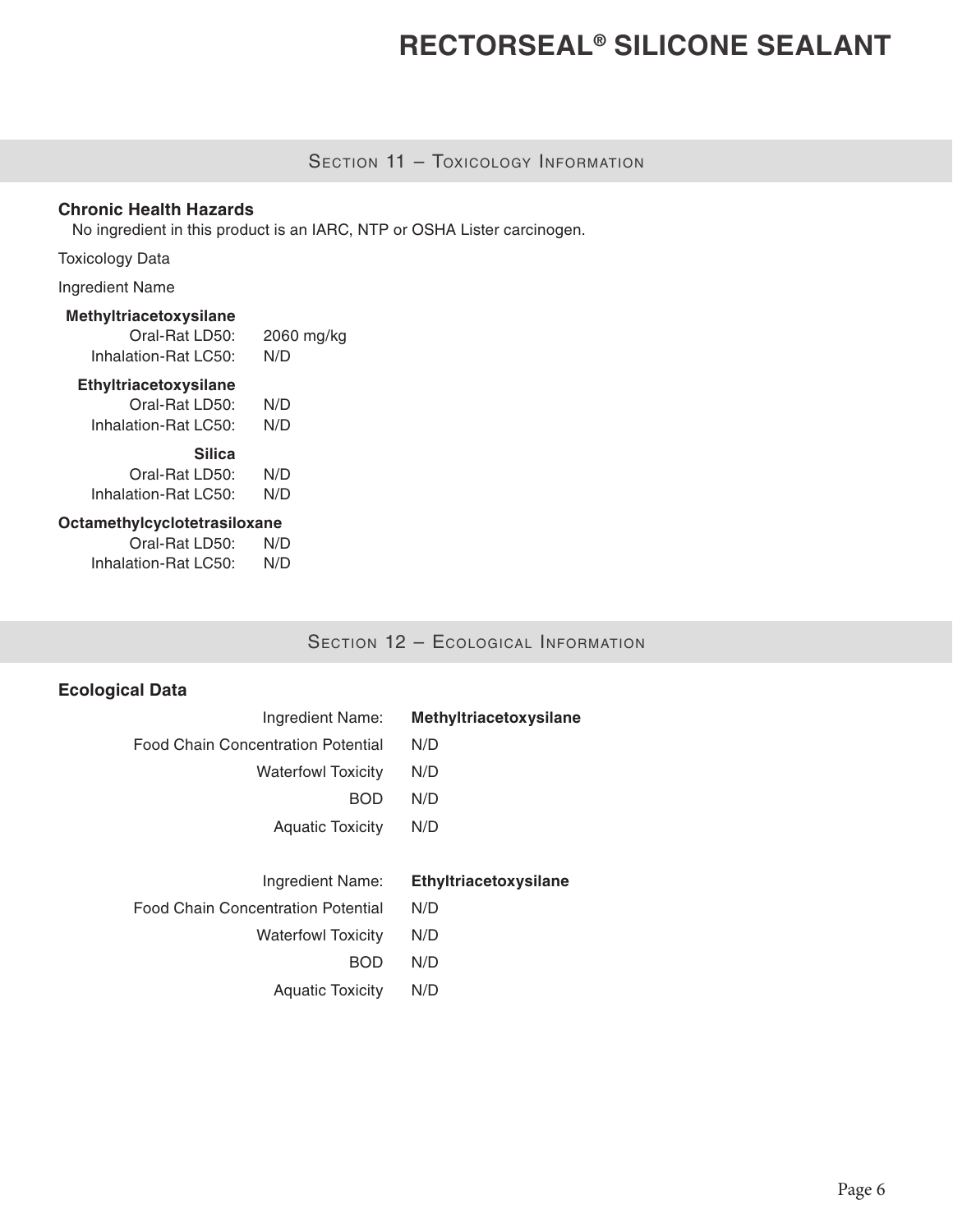### **Ecological Data (cont.)**

| Ingredient Name:                          | <b>Silica</b>                |
|-------------------------------------------|------------------------------|
| <b>Food Chain Concentration Potential</b> | N/D                          |
| <b>Waterfowl Toxicity</b>                 | N/D                          |
| <b>BOD</b>                                | N/D                          |
| <b>Aquatic Toxicity</b>                   | N/D                          |
|                                           |                              |
|                                           |                              |
| Ingredient Name:                          | Octamethylcyclotetrasiloxane |
| <b>Food Chain Concentration Potential</b> | N/D                          |
| <b>Waterfowl Toxicity</b>                 | N/D                          |
| <b>BOD</b>                                | N/D                          |
|                                           |                              |

### SECTION 13 - DISPOSAL CONSIDERATIONS

#### **Waste Classification:** Non-regulated solid waste

#### **Disposal Method:** Approved landfill

Waste from this product is not considered hazardous as defined under the Resource Conservation and Recovery Act (RCRA) 40 CFR 261. Dispose of in accordance with Federal, State, and Local regulation regarding pollution.

# Section 14 - Transportation Information

| DOT:          | Non-regulated |
|---------------|---------------|
| Ocean (IMDG): | Non-regulated |
| Air (IATA):   | Non-regulated |

### SECTION 15 - REGULATORY INFORMATION

### **Regulatory Data**

|                       | Ingredient Name: Methyltriacetoxysilane |
|-----------------------|-----------------------------------------|
| SARA 313 No           |                                         |
| <b>TSCA Inventory</b> | Yes                                     |
| CERCLA RQ             | N/A                                     |
| RCRA Code             | N/A                                     |